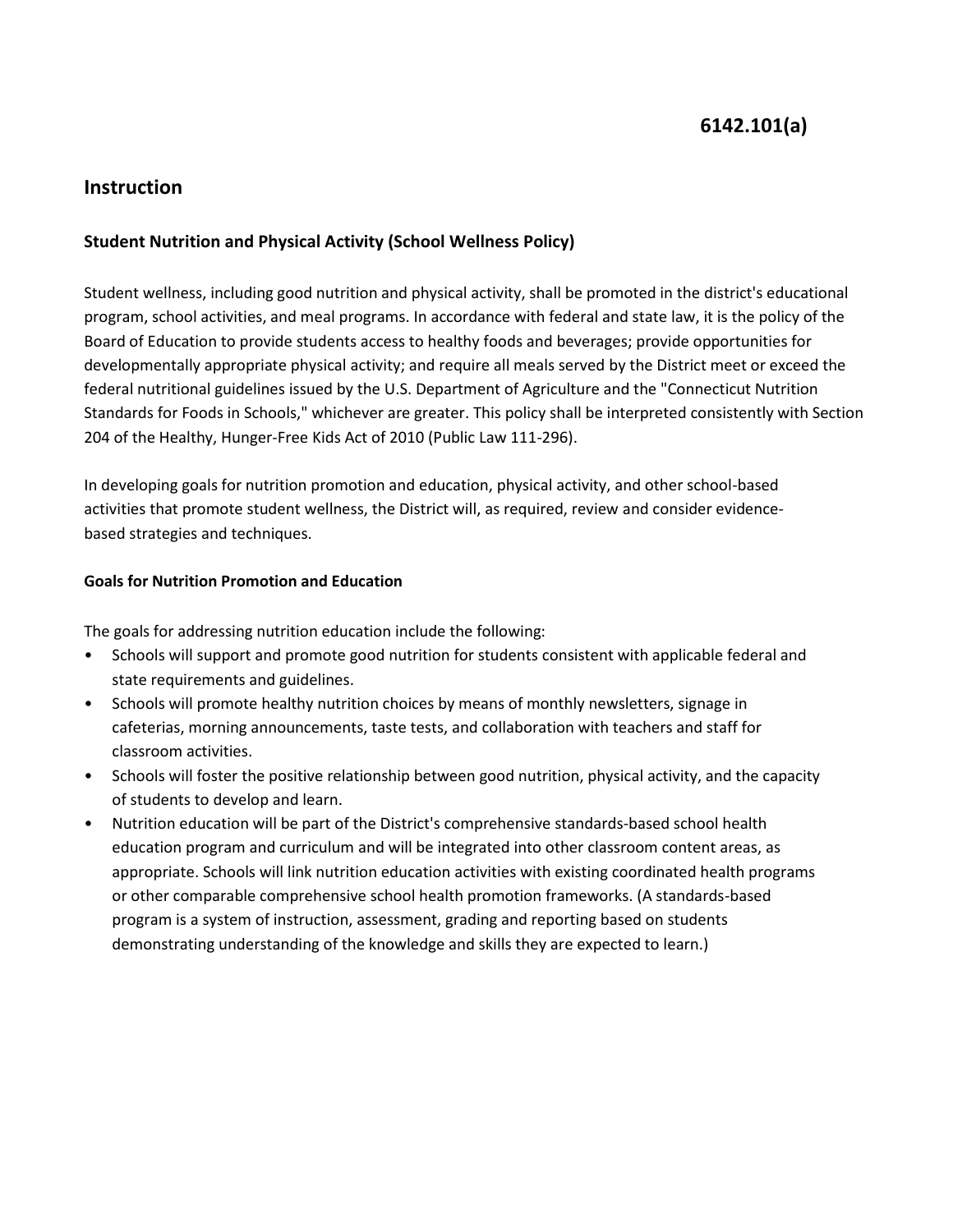# **6142.101(b)**

## **Instruction**

## **Student Nutrition and Physical Activity (School Wellness Policy)**

#### **Goals for Physical Activity**

The goals for addressing physical activity include the following:

- Schools will support and promote an active lifestyle for students.
- Physical education will be taught in all grades and shall include a standards-based, developmentally planned and sequential curriculum that fosters the development of movement skills, enhances healthrelated fitness, increases students' knowledge, offers direct opportunities to learn how to work cooperatively in a group setting, and encourages healthy habits and attitudes for a healthy lifestyle.
- All students will be required to engage in the District's physical education program.
- Recess and other physical activity breaks; before and after school activities, and walking and bicycling to schools, where safe to do so, are supported by the Board.
- Schools will work toward providing sixty minutes of physical activity daily for students including: before and after school programs, physical education classes, recess, and interdisciplinary learning opportunities.

#### **Other School Based Wellness Activities**

Healthy and Safe Environment- A healthy and safe environment (before, during and after school) supports academic success for all. Safer communities promote healthier students. Healthier students are more likely to do better in school and make greater contributions to their community. To ensure a healthy and safe environment:

- 1) School buildings and grounds, structures, buses, and equipment shall meet all current health and safety standards and be kept inviting, clean, safe and in good repair.
- 2) School and district offices shall maintain an environment that is free of tobacco, alcohol, and other drugs.
- 3) Safety procedures and appropriate training for students and staff shall support personal safety, and an environment free of violence and harassment.
- 4) Each work site, school, and classroom shall work to create an environment where students, parents/guardians, and staff are respected, valued, and accepted with high expectations for personal behavior and accomplishments.
- 5) All staff including administrators, clerical workers, school nurses, teachers, coaches, paraprofessionals, bus drivers, food services staff, security personnel, grounds and custodial staff, and volunteers are encouraged to participate in training on unintentional injuries, violence and suicide.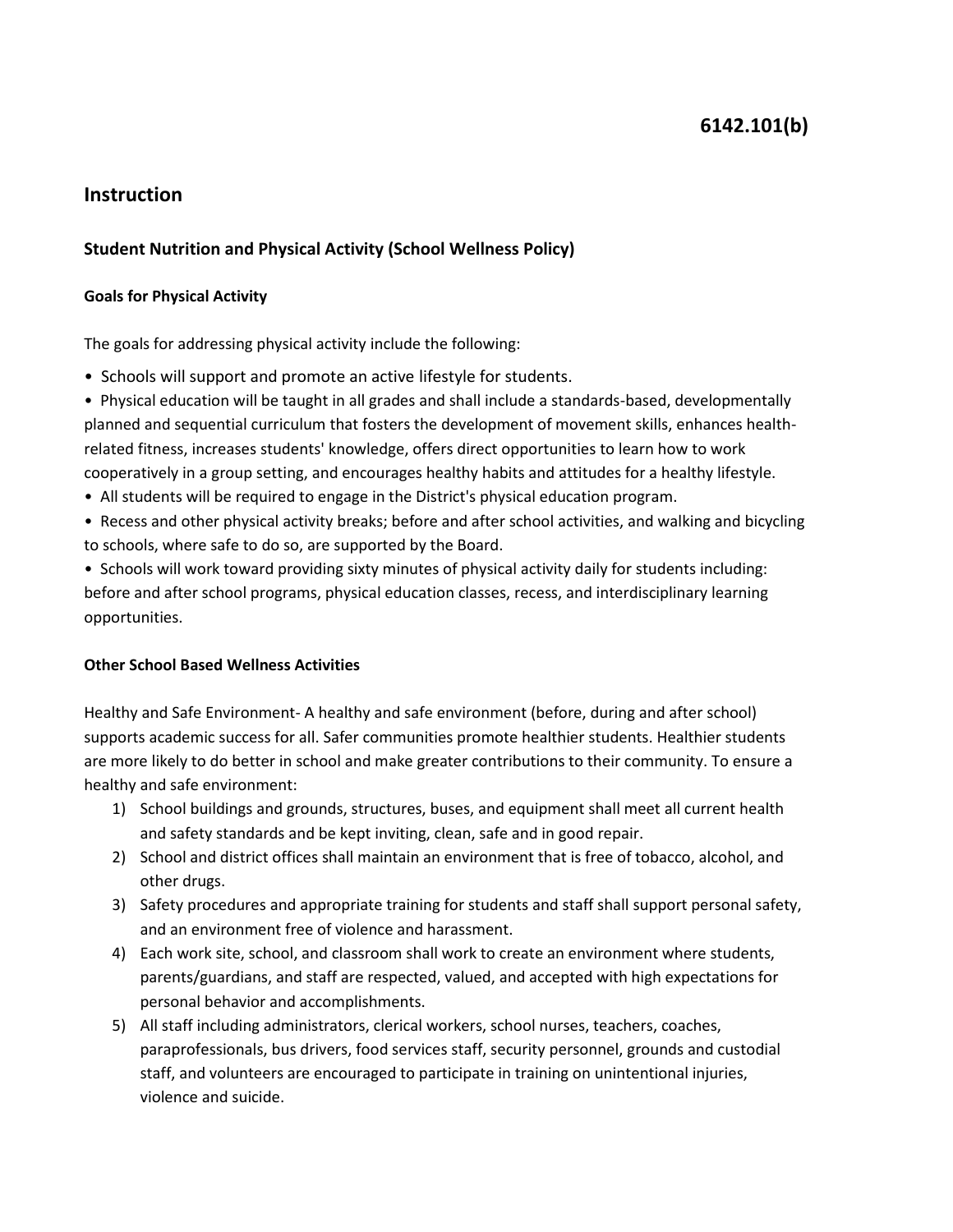# **6142.101(c)**

## **Instruction**

## **Student Nutrition and Physical Activity (School Wellness Policy)**

- 6) All teachers, including those that teach physical education, shall not order the performance of physical activity as a form of discipline or punishment for inappropriate student behavior, or deprive elementary school students of physical education as a form of discipline
- 7) The district shall provide information about wellness resources, services, and assist in identifying and supporting the health and safety and well-being of all staff.

## **Nutrition Guidelines for School Food**

- Please be aware that the schools must be vigilant in protecting the health and safety of all students. Families are asked to avoid sending in any food products that could cause a life threatening allergic reaction in certain classrooms.
- A comprehensive nutrition program consistent with federal and state requirements will be provided.
- Any celebration held during school hours which may include food must provide healthy food options.
- All food not distributed by the Stonington Public Schools Lunch Program must be prepackaged from a retail agent with a list of ingredients or families/staff may directly purchase food items through the School Lunch Program for their convenience.
- Stonington Board of Education encourages food-free fundraising. (Refer to Appendix 1)
- Stonington Board of Education encourages food-free celebrations. (Refer to Appendix 2)
- The Stonington Board of Education discourages the use of food as reinforcement. (Refer to Appendix 3)
- Exceptions for curriculum-based events may be made with approval of the administration.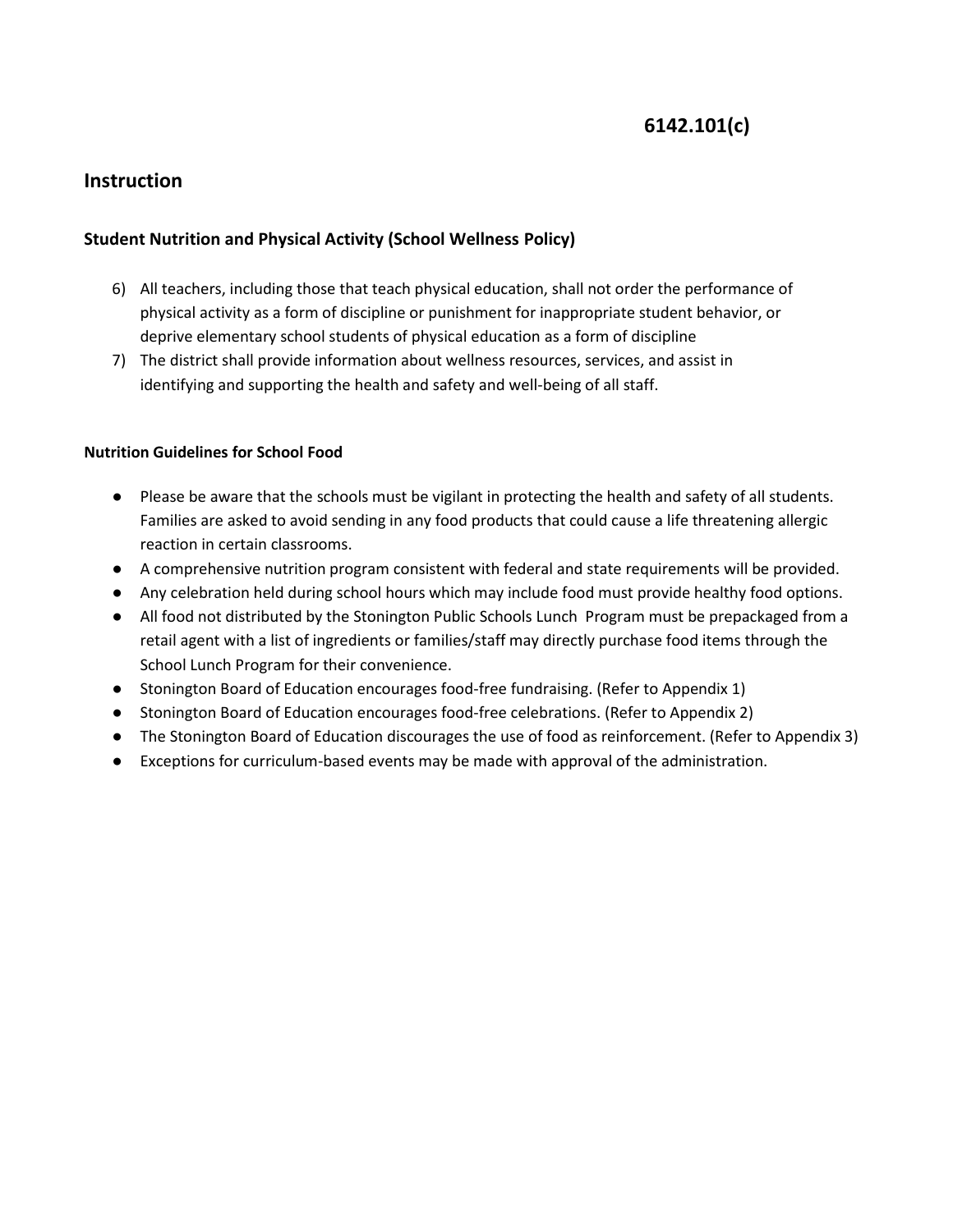# **6142.101(d)**

## **Instruction**

## **Student Nutrition and Physical Activity (School Wellness Policy)**

#### **Reimbursable School Meals**

Reimbursable school meals served shall meet, at a minimum, the nutrition requirements and regulations for the National School Lunch Program and/or School Breakfast Program**.**

#### **Competitive Foods & Beverage**s

The Board is committed to ensuring that all foods and beverages available to students on the school campus during the school day support healthy eating. Nutrition guidelines for **competitive foods** must be consistent with whichever requirements are stricter of the state beverage statute, Connecticut Nutrition Standards (HFC), and [USDA Smart Snacks nutrition standards.](https://portal.ct.gov/SDE/Nutrition/Smart-Snacks-Nutrition-Standards) Competitive foods sold at school during the school day aim to improve student health and well-being, increasing the consumption of healthful foods during the school day and creating an environment that reinforces the development of healthy eating habits. A summary of the standards of information as well as a guide to HFC allowable snacks in schools is available at: <https://portal.ct.gov/-/media/SDE/Nutrition/CompFoods/SmartSnacks.pdf?la=en>

#### **Food and Beverage Marketing**

Marketing of items that meet or exceed the beverage statute or Healthy Food Certification standards will be allowed within the schools. This includes oral, written, or graphic statements to promote the sale of food and beverage products across all campuses. These items include but are not limited to:

- Prizes or other premium items given to students to promote a product
- Cups used for beverage dispensing, and
- Various equipment, such as the exterior of vending machines, menu boards, coolers, trash cans, and other food service equipment.

Items exempt from the marketing provision include

- Personal expression such as clothing
- Packaging of products brought from home for personal consumption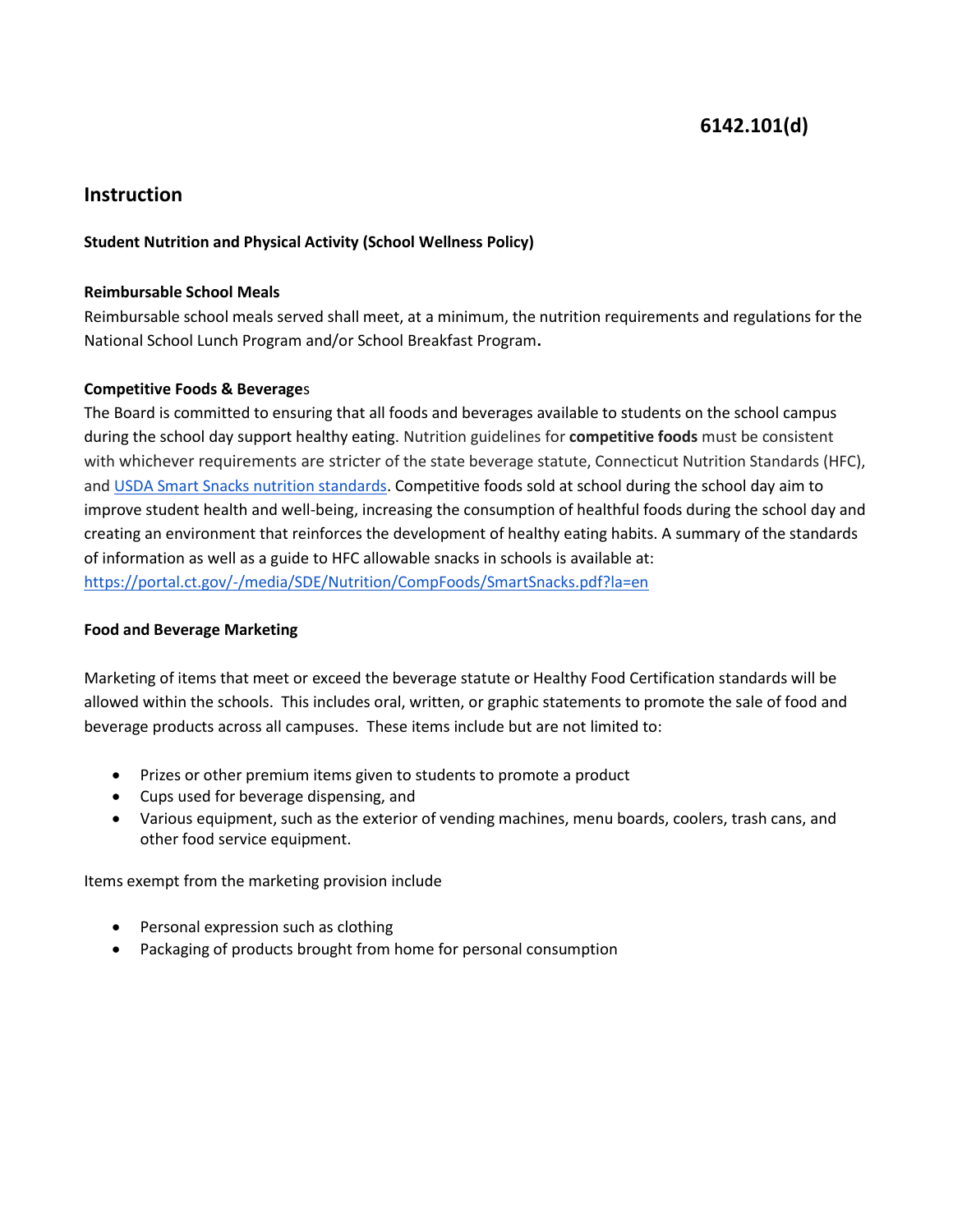# **6142.101(e)**

## **Instruction**

#### **Student Nutrition and Physical Activity (School Wellness Policy)**

#### **Monitoring**

The Board designates the Superintendent or his designee to ensure compliance with this policy and its administrative regulations. He/She is responsible for retaining all documentation of compliance with this policy and its regulations, including, but not limited to, each school's three-year assessment and evaluation report and this wellness policy and plan. The Superintendent will also be responsible for public notification of the threeyear assessment and evaluation report, including any updates to this policy made as a result of the Board's three-year assessment and evaluation.

The District shall develop a plan designed to achieve the involvement requirements in the development, implementation, monitoring, and assessment of this policy.

The Superintendent or designee shall provide periodic implementation data and/or reports to the Board concerning this policy's implementation sufficient to allow the Board to monitor and adjust the policy. The District, as required, will retain records and documents pertaining to the wellness policy which shall include the written school wellness policy, documentation demonstrating compliance with community involvement requirements, documentation of the triennial assessment of the wellness policy, and documentation to demonstrate compliance with the annual public notification requirement.

## **Community Input**

The Superintendent or designee will provide opportunities, suggestions and comments concerning the development, implementation, periodic review and improvement of the school wellness policy from community members, including parents, students, and representatives of the school food authority, teachers of physical education, school health professionals, members of the Board of Education, school administrators, and the public. This is best achieved through the establishment of a standing wellness committee, with membership as listed above. Efforts shall be made to improve community involvement.

#### **Evaluation of Wellness Policy**

In an effort to measure the implementation of this policy, the Board of Education designates the Superintendent or his designee as the person who will be responsible for ensuring that each school meets the goals outlined in this policy. To ensure continuing progress, the District will evaluate implementation efforts and their impact on students and staff at least every three years.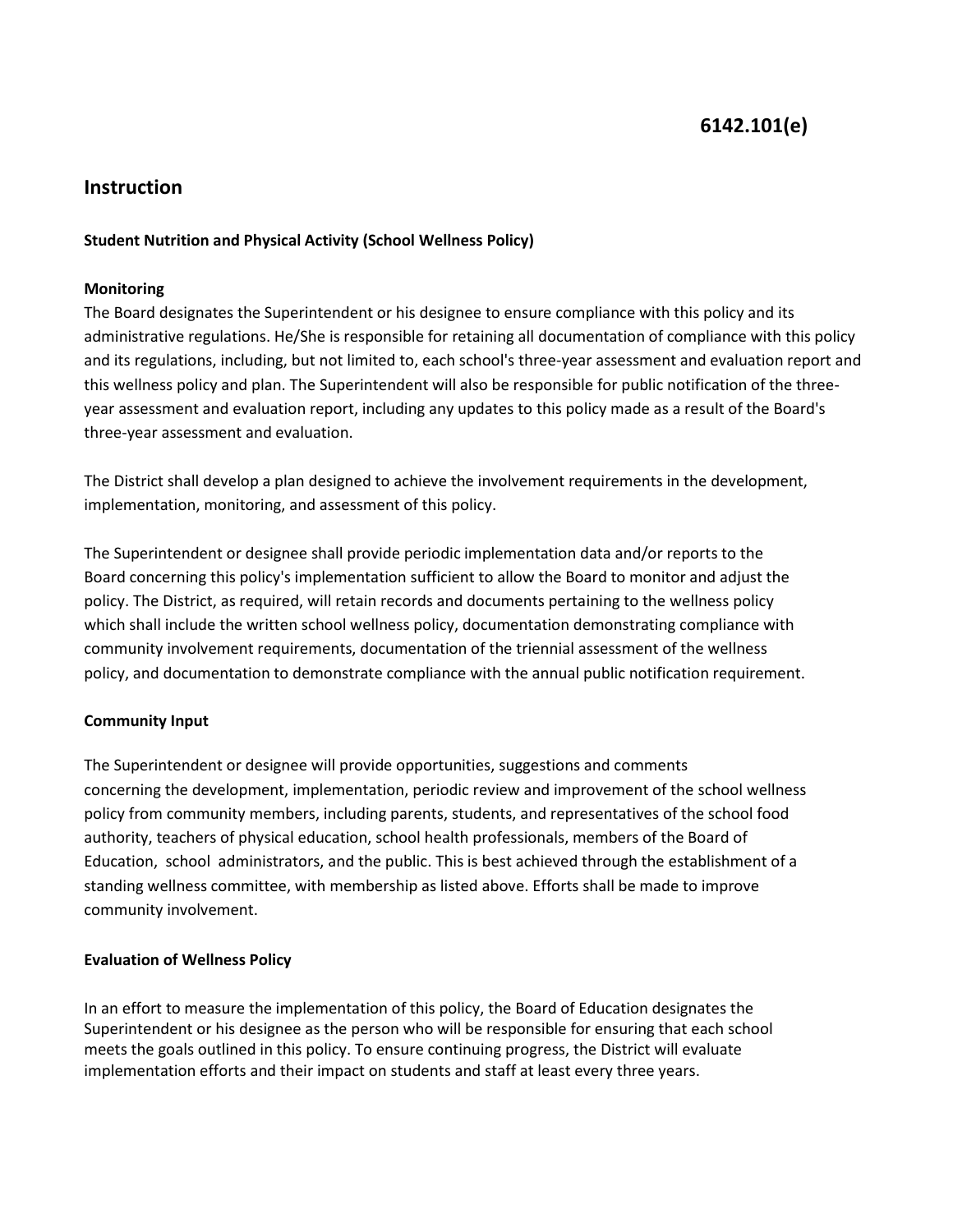# **6142.101(f)**

The District will make available to the public the results of the three-year assessment and evaluation including the extent to which the schools are in compliance with policy and a description of the progress being made in attaining the goals of this policy.

The School Wellness Policy shall be made available annually, at a minimum, to students and families by means of school registration, student handbooks and the Board's website. This availability shall include the policy, including any updates to and about the wellness policy and the Triennial Assessment, including progress toward meeting the goals of this policy. In addition, the annual notification shall include a description of each school's progress in meeting the wellness policy goals; summary of each school's wellness events or activities; contact information for the leader(s) of the wellness policy team; and information on how individuals and the public can get involved.

- (cf. 3542 Food Service)
- (cf. 3542.33 Food Sales Other Than National School Lunch Program)
- (cf. 3542.34 Nutrition Program)
- (cf. 3452.45 Vending Machines)
- (cf. 6142.6 Physical Education)
- (cf. 6142.61 Physical Activity)
- (cf. 6142.62- Recess/Unstructured Time)
- (cf. 6142.10- Health Education)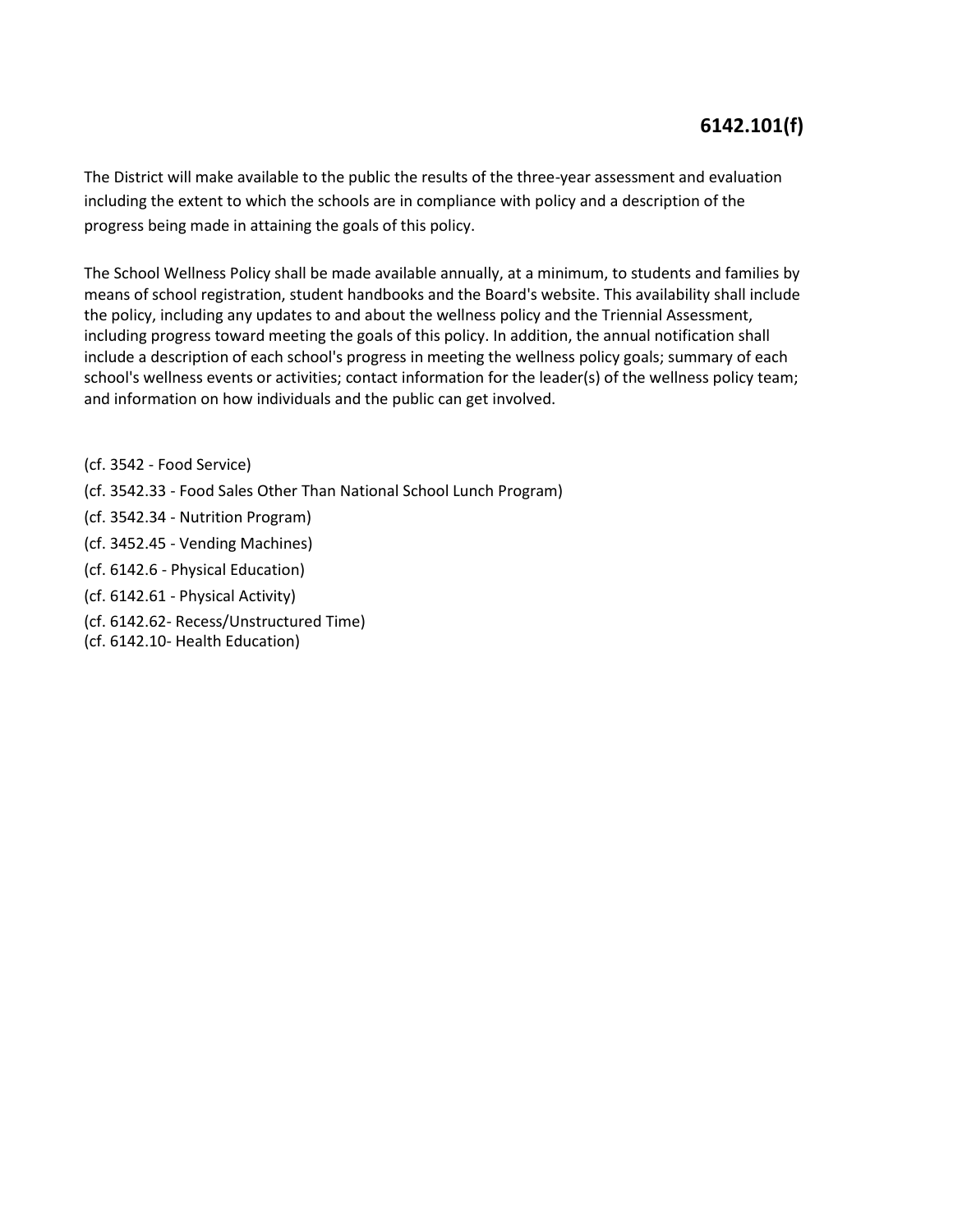# **Instruction**

## **Student Nutrition and Physical Activity (School Wellness Policy)**

| Legal Reference: | <b>Connecticut General Statutes</b>                                                                                                                                |
|------------------|--------------------------------------------------------------------------------------------------------------------------------------------------------------------|
|                  | 10-16b Prescribed courses of study.                                                                                                                                |
|                  | 10215 Lunches, breakfasts and the feeding programs for public school<br>children and employees.                                                                    |
|                  | 10-221 Boards of education to prescribe rules, policies and procedures.                                                                                            |
|                  | 10215a Nonpublic school participation in feeding program. 10215b Duties of                                                                                         |
|                  | state board of education re: feeding programs. 10216 Payment of expenses.                                                                                          |
|                  | 10-215e Nutrition standards for food that is not part of lunch or breakfast<br>program.                                                                            |
|                  | 10-215f Certification that food meets nutrition standards, 10-2210                                                                                                 |
|                  | Lunch periods. Recess.                                                                                                                                             |
|                  | 10-221p Boards to make available for purchase nutritious, low-fat foods.,                                                                                          |
|                  | 10-221q Sale of beverages.                                                                                                                                         |
|                  | Regulations of Connecticut State Agencies 10-215b-1                                                                                                                |
|                  | Competitive foods.                                                                                                                                                 |
|                  | 10-215b-23 Income from the sale of food items.                                                                                                                     |
|                  | National School Lunch Program and School Breakfast Program; Competitive Food<br>Services. (7 CFR Parts 210.11 and 220.12,)                                         |
|                  | The Child Nutrition and WIC Reauthorization Act of 2004, Public Law 108-265                                                                                        |
|                  | Nutrition Standards in the National School Lunch and School Breakfast<br>Programs, 7 CFR Parts 210 & 220                                                           |
|                  | Healthy, Hunger-Free Kids Act of 2010, P.L. 111-296, 42 U.S.C. 1751                                                                                                |
|                  | Child Nutrition Act of 1966 (as amended by P.L. 108-269, July 2, 2004)                                                                                             |
|                  | School Breakfast Program, 7 C.F.R. Part 220 (2006)                                                                                                                 |
|                  | National School Lunch Program or School Breakfast Program: Nutrition Standards for<br>All Foods Sold in School (Federal Register, Vol. 78, No. 125, June 28, 2013) |
|                  | Local School Wellness Policy Requirements, 42 U.S.C. 1758b                                                                                                         |
|                  |                                                                                                                                                                    |

Policy adopted: March 14, 2019 STONINGTON PUBLIC SCHOOLS Stonington, Connecticut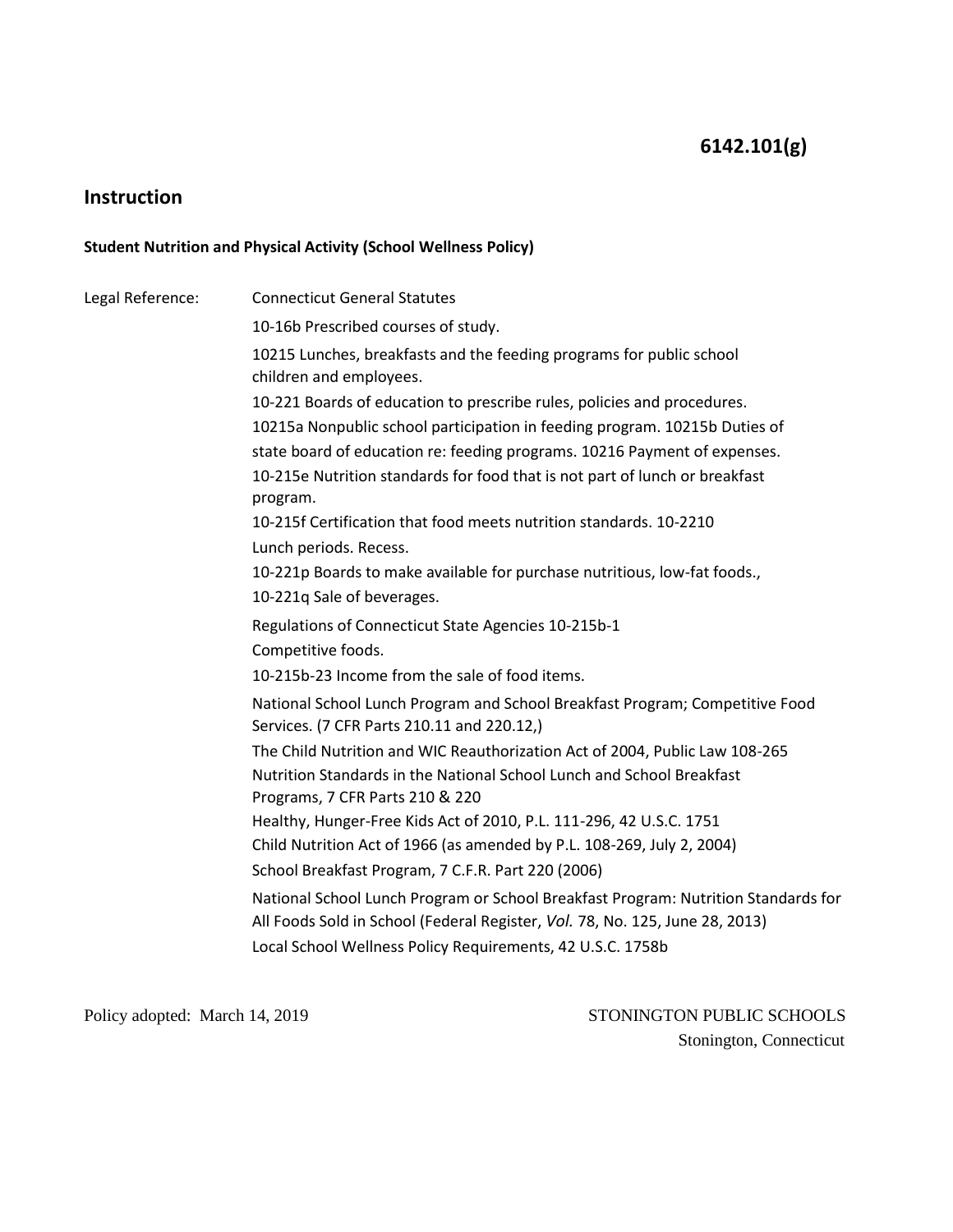# **6142.101 Appendix 1**

## **Suggestions for Creative & Fun Fundraising**

- Gift wrapping
- Fun runs
- Walk a thons
- Bike a thons
- Jump rope a thons
- Rent a teenager (rake leaves, water gardens, mow lawns, walk a dog)
- Singing telegrams
- Talent show
- Read a Thons
- Spelling bees
- Science fairs
- Carnivals
- Recycling cans/bottles
- Garage sales
- Sell items with school logo
- Bowl-a-thon
- Skate night
- Auction
- Treasure hunt
- Penny wars

## Resource Ideas

[www.creativelearninq.cc](http://www.creativelearninq.cc/) [www.123fundraisinq.com](http://www.123fundraisinq.com/) [www.fundraisingdepot.com](http://www.fundraisingdepot.com/) [www.partnerforkids.com](http://www.partnerforkids.com/) [www.giflfriends.com](http://www.giflfriends.com/) [www.ploideas.com](http://www.ploideas.com/) [www.fundraisingfruit.com](http://www.fundraisingfruit.com/) [www.citrusfruit.com](http://www.citrusfruit.com/)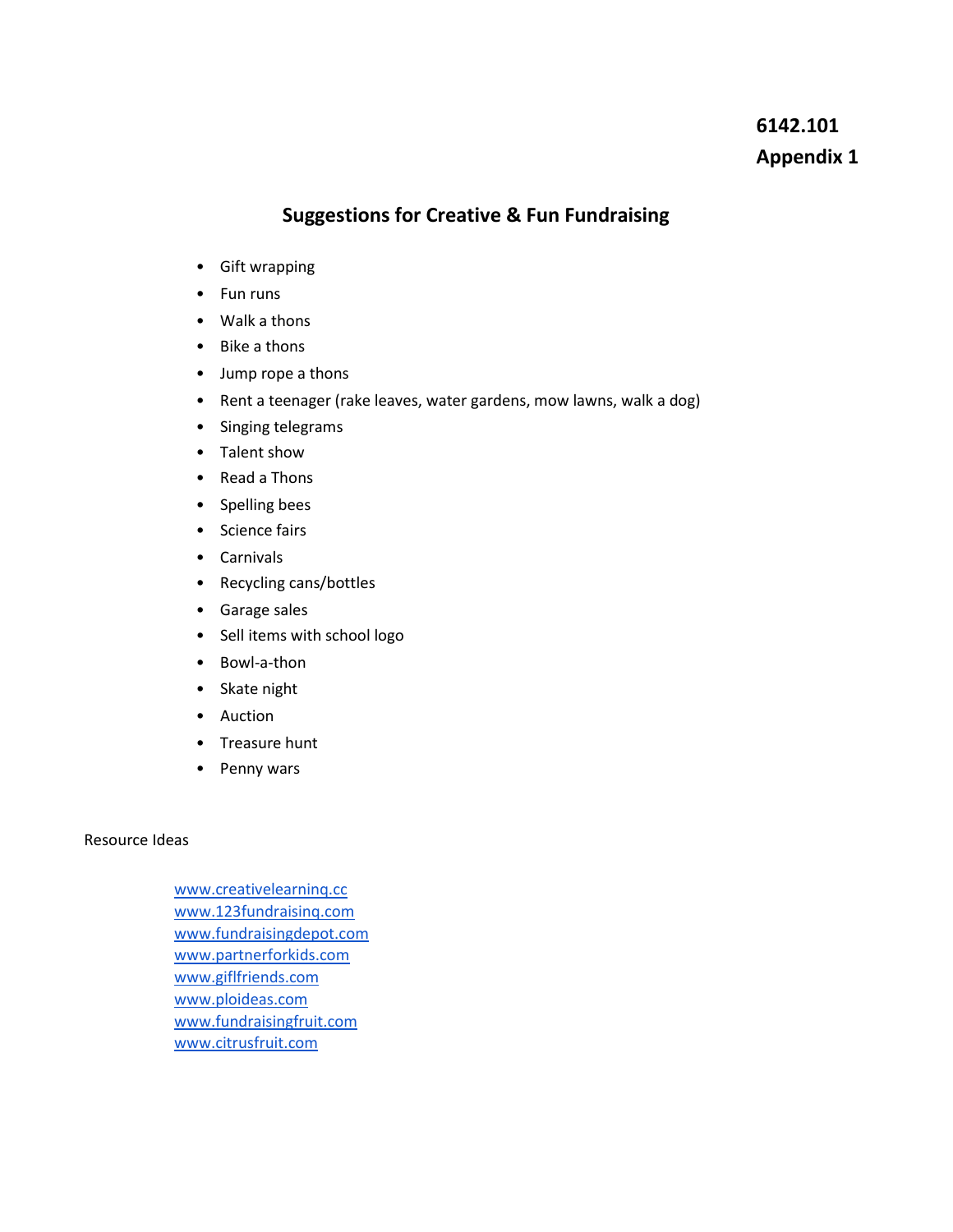# **6142.101 Appendix 2**

## **Food Free Birthday Celebrations**

- Birthday child selects book to donate to the library. Their name and picture goes in front of the book.
- Birthday child shares an item special to them with their classmates (e.g. favorite book, favorite song, favorite stuffed animal, favorite picture or souvenir, etc).
- Birthday child chooses game classmates play at recess.
- Birthday child is the classroom "leader'' for the day.
- Classmates design and decorate a Birthday crown to be worn by the Birthday child.
- Classmates prepare a page about the Birthday child; teacher compiles pages and then reads "book" to the class.
- Birthday child wears a special button for the day.
- Birthday child invites a special visitor to the class to read a story to classmates.
- Birthday child brings in photos of their life and explains pictures.
- Birthday child brings in special gifts to share with classmates (e.g. pencils, stickers, notepads, erasers etc.)
- Birthday child's name is announced over the school PA system or at "All School Meeting."
- Birthday child's name is announced at lunch in cafeteria and everyone sings "Happy Birthday To You."
- Birthday child and friend eat lunch with teacher in cafeteria.
- Additional recess time.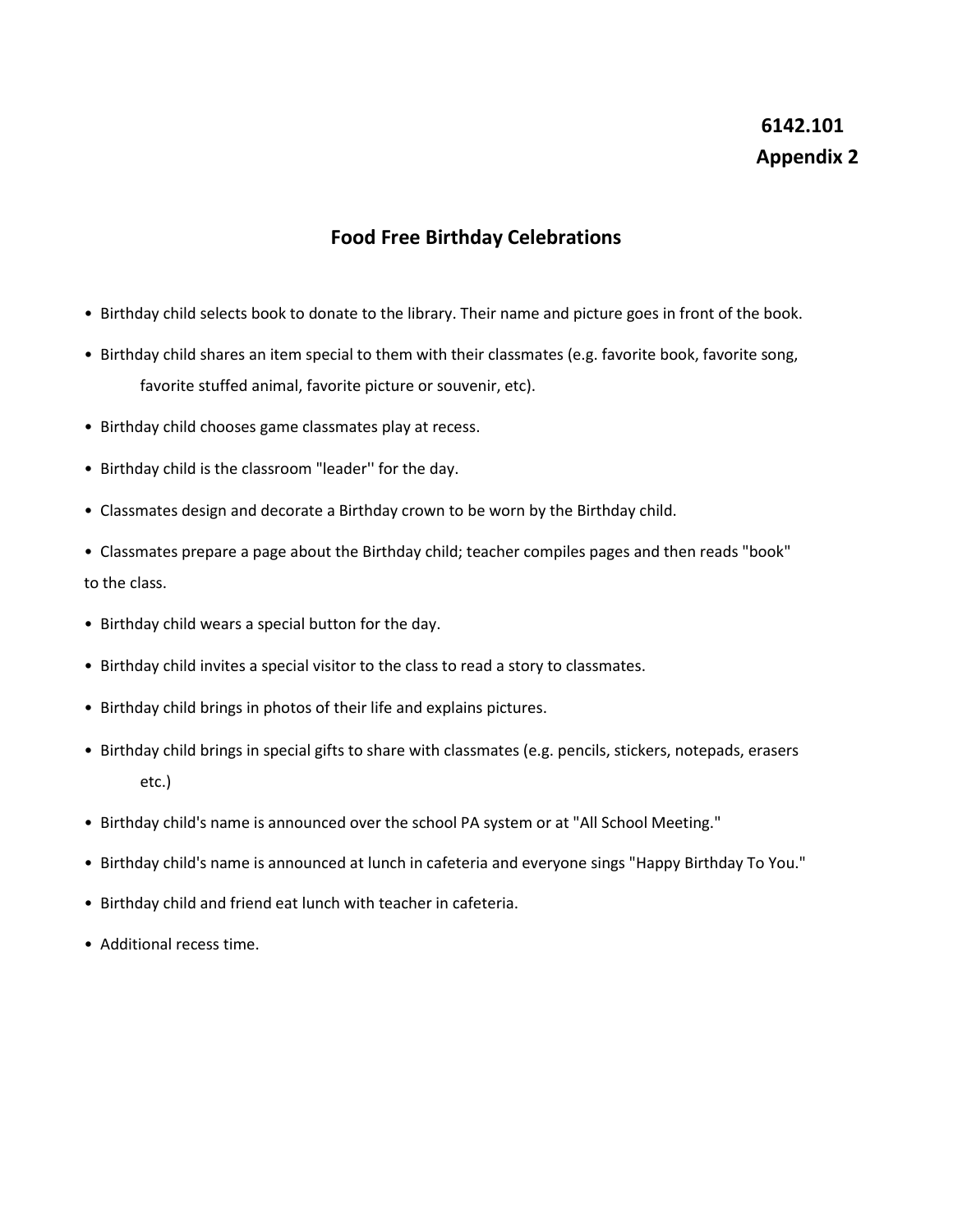# **6142.101 Appendix 3**

## **Ideas for Alternatives to Using Food as a Reward**

## **Elementary Schools**

- Make deliveries to office
- Teach class
- Sit by friends
	- Eat lunch with Teacher or Principal
	- Eat lunch outdoors with class
- Be a helper in another classroom
- Play a favorite game or do puzzles
	- Stickers, pencils, or bookmarks
- Certificates
- Fun Video
	- Extra recess
- Walk with Teacher or Principal
- Fun physical activity break
- School supplies
- Trip to treasure box filled with non-food items (stickers, pencils, erasers, bookmarks, or desktop tents)
- Dance to favorite music in class
- Paperback book
- Show and Tell
- Bank system Earn play money for privileges
- Teacher or volunteer reads special book to class
- Teacher performs special skill (signing, cartwheel, guitar, playing etc.)
- Read outdoors or enjoy class outdoors
- Extra Art time
- Have "Free Choice" time at the end of the day or end of class period
- Listen to headset to a book on tape
- Items that can only be used on special occasions (special art supplies, computer games, toys)